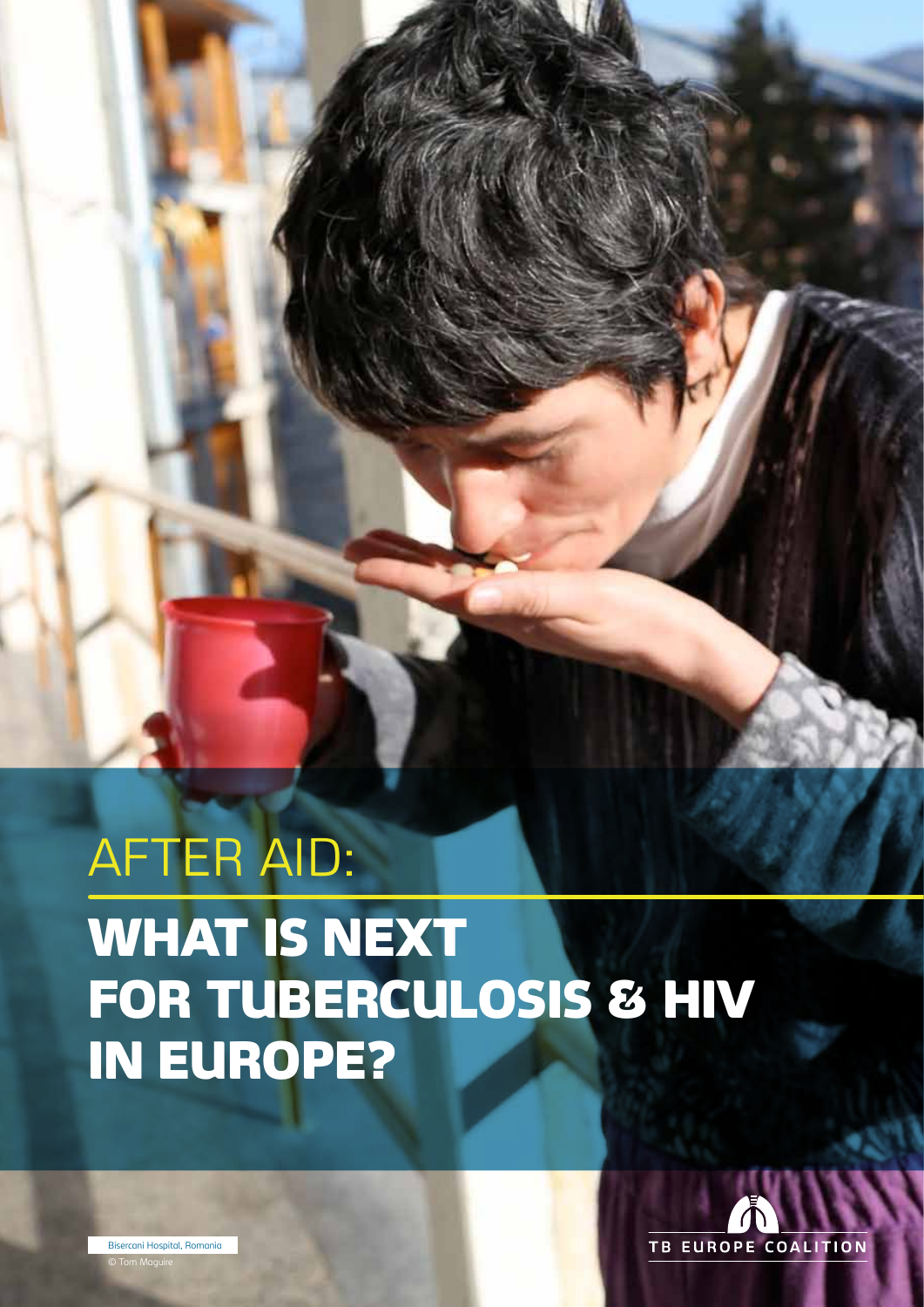### **CONTENTS**

| <b>ACRONYMS &amp; ACKNOWLEDGEMENTS 2</b>                                           |
|------------------------------------------------------------------------------------|
|                                                                                    |
|                                                                                    |
| 2014-2017: A KEY PERIOD OF TRANSITION                                              |
| <b>FINANCING THE TR &amp; HIV RESPONSE</b><br>IN MIDDLE INCOME COUNTRIES (MICS)  7 |
| THE IMPACT OF DONOR WITHDRAWAL                                                     |
| <b>IMPACT ON THE ROLE OF CIVIL SOCIETY</b><br>AND AFFECTED COMMUNITIES 10          |
| <b>IMPACT ON DRUGS AND PRICING  11</b>                                             |
|                                                                                    |
| RECOMMENDATIONS:                                                                   |
| FOR AFFECTED COUNTRIES                                                             |
|                                                                                    |
| TO THE GLOBAL FUND                                                                 |

#### Acknowledgements

This paper was written by

**Bruce Warwick RESULTS UK**

**Fanny Voitzwinkler & Vanessa Boas Global Health Advocates France**

The qualitative research was done by **Svetlana McGill RESULTS UK**

We would like to thank all external partners for further editing and comments, including the WHO Europe office, the ACTION Global Health Advocacy Partnership, the Global Fund to Fight AIDS, TB and Malaria and the Stop TB Partnership. We would also like to thank the TB Europe Coalition Steering Committee for their inputs. In particular, Nonna Turusbekova, Zahedul Islam and Jonathan Stillo.

#### **ACRONYMS**

| <b>AIDS</b> | Acquired Immune Deficiency Syndrome                         |
|-------------|-------------------------------------------------------------|
| <b>CCM</b>  | <b>Country Coordinating Mechanism</b><br>of the Global Fund |
| <b>CSO</b>  | <b>Civil Society Organisation</b>                           |
| <b>EECA</b> | <b>Eastern Europe and Central Asia</b>                      |
| EU          | <b>European Union</b>                                       |

GF The Global Fund to Fight AIDS, Tuberculosis and Malaria **HIV** Human Immunodeficiency Virus LIC Low-income Country MDR-TB Multi Drug-Resistant Tuberculosis **MIC** Middle-income Country **NFM** New Funding Model

| <b>NGO</b>   | Non-Governmental Organisation                |
|--------------|----------------------------------------------|
| <b>NTP</b>   | <b>National Tuberculosis Programme</b>       |
| <b>OST</b>   | <b>Opiate Substitution Therapy</b>           |
| TВ           | <b>Tuberculosis</b>                          |
| <b>USAID</b> | U.S. Agency<br>for International Development |
| <b>WHO</b>   | <b>World Health Organisation</b>             |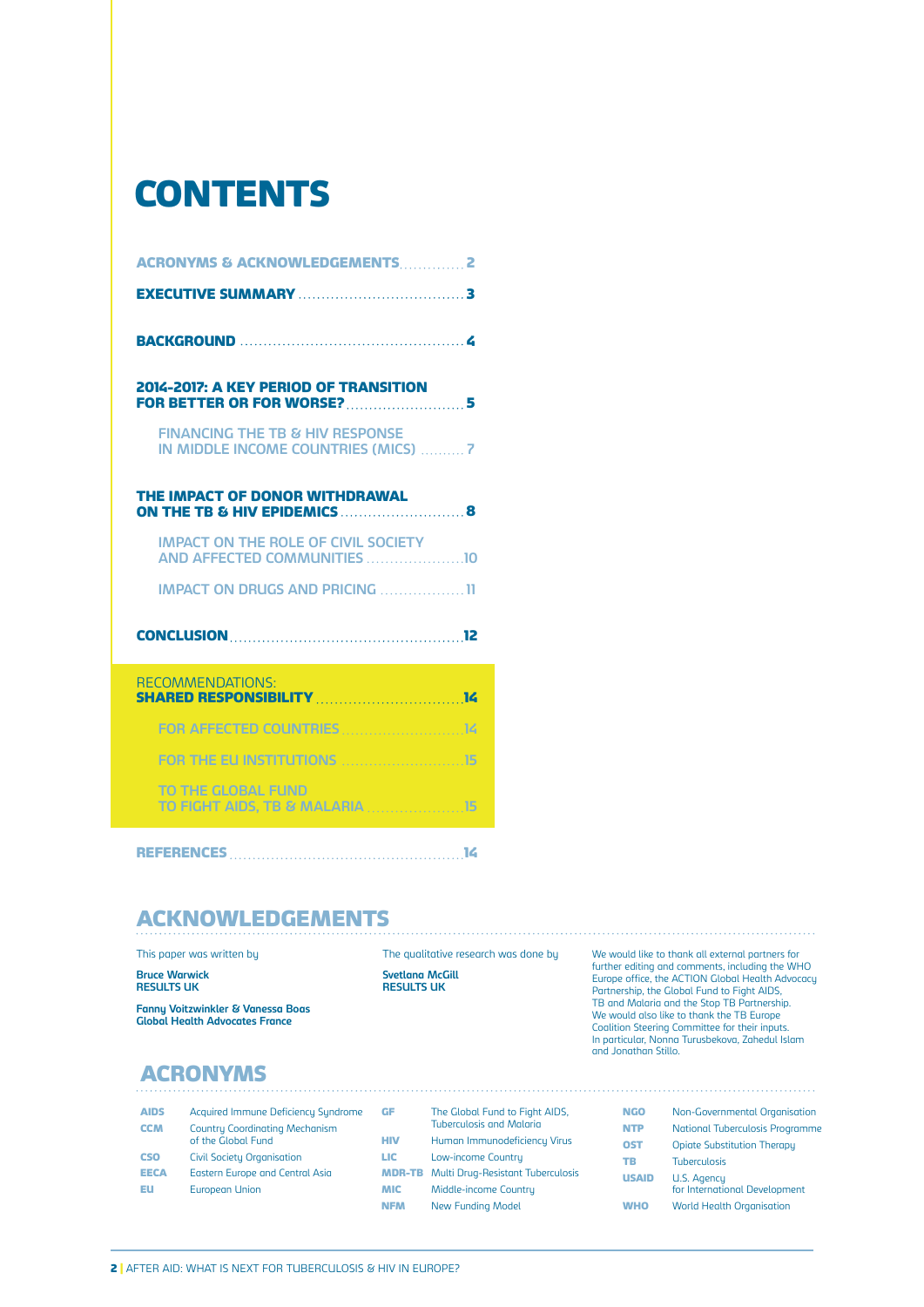### Executive Summary

This report examines the potential consequences of donor withdrawal on a range of countries in Eastern Europe and Central Asia (EECA), where the Tuberculosis (TB) and HIV epidemics are still problematic. Such an analysis is pressing as 15 out of 27 countries hardest hit by multi-drug resistant forms of TB (MDR-TB) are in that region, harbouring an estimated 74,000 cases of MDR-TB. Additionally, the region records a high HIV prevalence, which rose by 250 % between 2001 and 2011. Both EU member states (Latvia, Lithuania, Estonia, Romania and Bulgaria) and non-EU member states (the entire former Soviet Union) have been shaken by these epidemics.

External donors such as the Global Fund to fight AIDS, TB and Malaria and USAID have played a crucial role in ensuring access to TB services in the region. These programmes have primarily targeted vulnerable groups who are often overlooked by their governments. Shifting policies are leading international donors to withdraw support from middle income countries refocusing aid on low-income countries. This shift in donor resources is likely to deal a catastrophic blow to HIV and TB patients in the region.

If European and Central Asian governments were to fill the vacuum left bu donors, this would allow for greater ownership, accountability and sustainability of TB and HIV programmes. However, donor withdrawal is unlikely to be matched by increased domestic investments in the immediate future, leaving potentially large gaps in

financing of basic TB and HIV services. These negative consequences have already been felt in new EU member states such as Romania, which witnessed a spike in HIV and TB rates after aid to the country was halted following accession to the EU.

External donors have significantly invested in support for services for affected and marginalised communities such as injecting drug users, sex workers and prisoners. Funding services such as syringe exchange programmes, motivational food packages and psychosocial support, has resulted in huge progress in managing the epidemics. Civil society has been a key stakeholder in achieving this progress. However, civil society support is likely to be weakened by donor withdrawal, as there is little culture of civil society engagement and support in most of these countries. Moreover, the quality and provision of drugs to TB and HIV patients are being put into question as mechanisms to purchase drugs will change, resulting in soaring prices, having a potentially disastrous effect on communities.

There is an urgent need for the Global Fund, the EU institutions, and affected countries to come together to develop sustainability roadmaps to address the decrease in international donor funding to the region. Only a concerted effort from multiple partners at the country level can ensure an effective and sustainable transition to domestic funding. It is critical that this opportunity is seized by political leaders and donors such as affected countries, the EU, and the Global Fund.

#### RECOMMENDATIONS: SHARED RESPONSIBILITy

#### Affected Countries EU institutions The Global Fund

should develop sustainability plans with concrete timelines and work with donors, partners and technical agencies to ensure support and assistance during the transition phase. They should continue engagement with civil society and affected communities to ensure sustainability and accountability of the programmes.

should acknowledge the role of political leaders in the region and drive the political response to both epidemics by developing a regional Action Plan on TB and HIV together with neighbouring countries and prioritise TB and HIV in their political dialogue with most affected countries of the EECA.

should ensure that countries develop sustainability plans and ensure sufficient support for countries undergoing the transition process. At the same time, the Global Fund should continue to support civil society organisations working with affected communities, regardless of the transition process.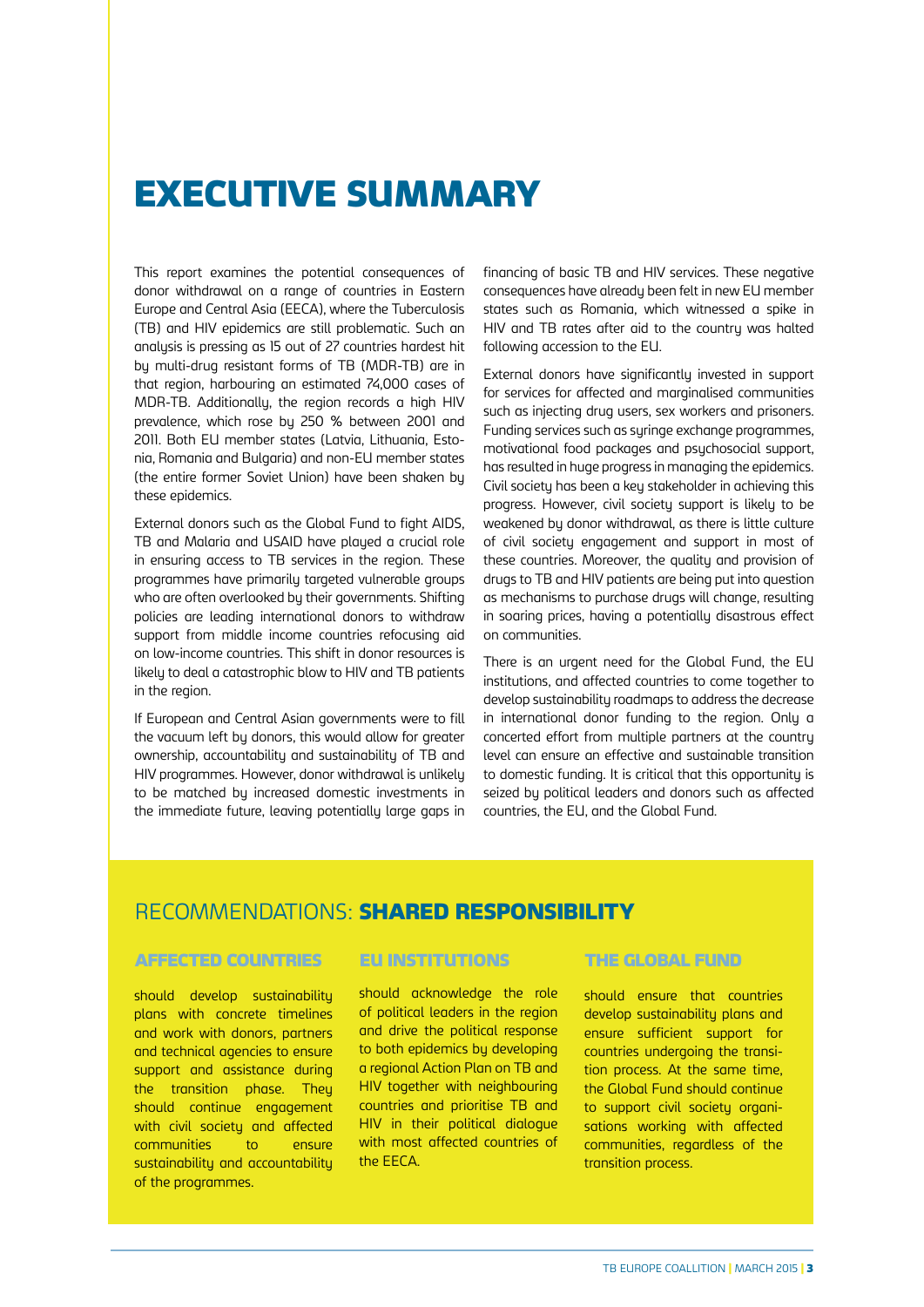### **BACKGROUND**

Multidrug-resistant tuberculosis (MDR-TB) represents a significant threat to health and well-being across Europe and Central Asia. The region is home to an estimated quarter of the global MDR-TB burden (74,000 cases per year) despite only accounting for 13 percent of the world's population.<sup>1</sup> The disintegration of the Soviet Union two decades ago, followed by a dramatic decline in socio-economic conditions and the collapse of health systems, facilitated the spread of MDR-TB across Eastern Europe and Central Asia (EECA). Fifteen of the world's 27 countries hardest hit by MDR-TB are situated in EECA. The 2014 WHO Global TB report revealed that the **WHO European region harbours the greatest percentage of drug-resistant TB cases, reaching one in three in some Central Asian countries** (see figure below). The disease requires an urgent and collaborative response from across the region.2

TB and MDR-TB are not the only public health threats in the WHO European Region. Despite a decline in the number of new HIV infections around the world, the **HIV epidemic in Europe and Central Asia remains the fastest growing in the world**. While HIV prevalence in sub-Saharan Africa fell from 5.8 to 5 percent **between 2001 and 2011, HIV prevalence in EECA increased by 250 percent** in the same period.3 In 2014 there were more than 136,000 new HIV cases diagnosed across Europe and Central Asia compared to 76,000 new cases diagnosed just ten years earlier in 2004.4 The epidemic is especially serious among injecting drug users, sex workers and prisoners.

The MDR-TB and HIV epidemics are a problem for all Eastern European and Central Asian states. Out of the 15 high MDR-TB burden countries in EECA, four are European Union member states (Bulgaria, Latvia, Lithuania and Estonia)<sup>5</sup>. Similarly, the HIV epidemic, despite being particularly acute in EECA, has not declined in EU member states despite advances in medical treatment and prevention options.

This report focuses on the countries of Europe and Central Asia that continue to bear the heaviest burden of TB, MDR-TB and of HIV. Countries included in the scope of this report make up a majority of the region's estimated 74,000 MDR-TB cases per year and include five EU Member States (Bulgaria, Estonia, Latvia, Lithuania, and Romania) and 12 non-EU Member States (Armenia, Azerbaijan, Belarus, Georgia, Kazakhstan, Kyrgyzstan, Moldova, Russian Federation, Tajikistan, Turkmenistan, Ukraine, and Uzbekistan).

### PERCENTAGE OF NEW TB CASES WITH MDR-TB

Multidrug-resistant tuberculosis (MDR-TB) is a form powerful anti-TB drugs, isoniazid and rifampicin. It is becoming increasingly difficult to treat MDR-TB in the even more severe drug-



From: Global tuberculosis report 2014. Geneva: WHO. Figures are based on the most recent year for which data have been reported, which varies among countries. Disclaimer: Territorial boundaries shown on the map may not represent the actual and territorial claims of countries,<br>nor is it an endorsement by the publisher of this document'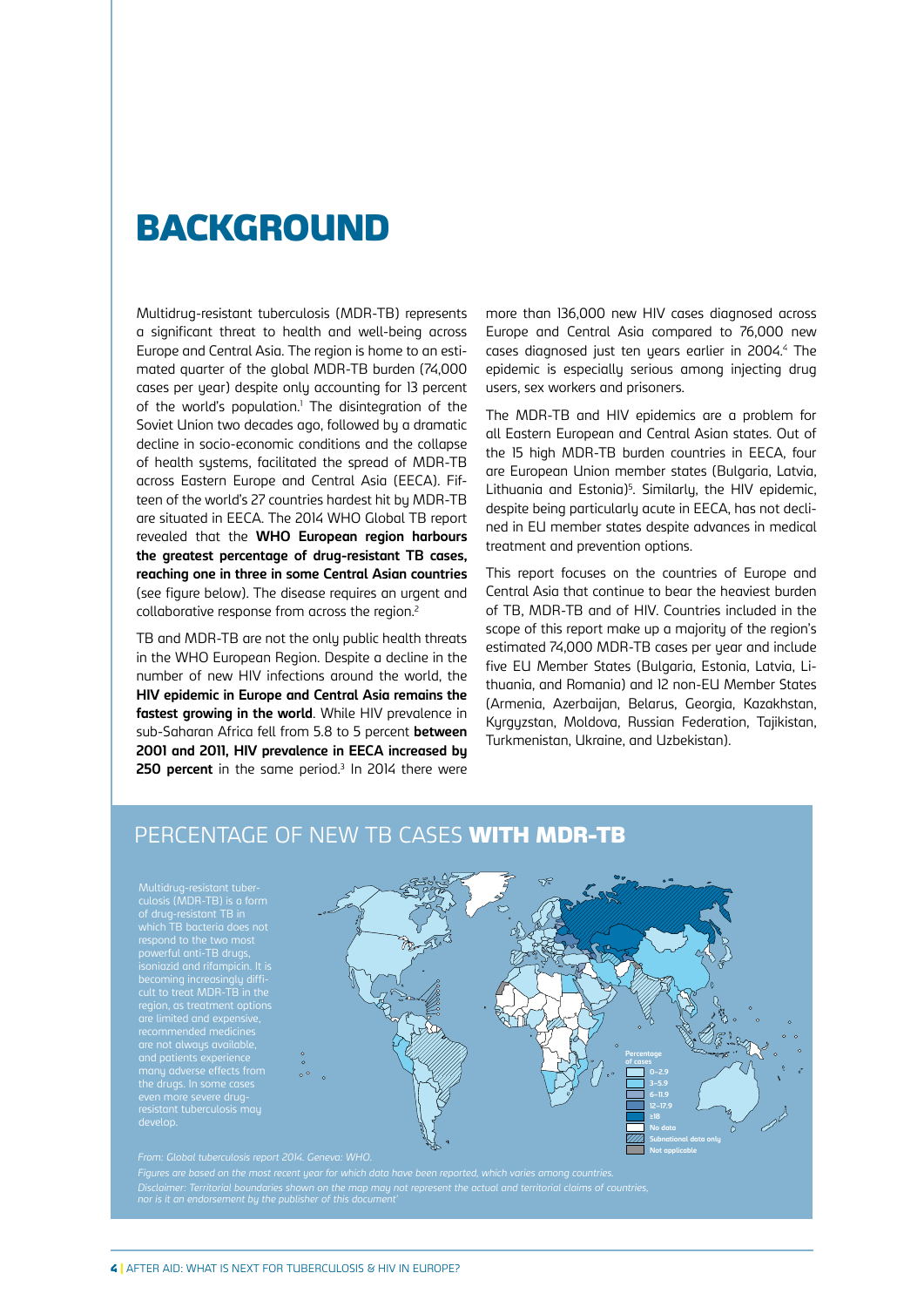## 2014-2017: A KEY PERIOD OF TRANSITION FOR BETTER OR FOR WORSE?



We are at a critical juncture in the fight against TB, MDR-TB and HIV. With a concerted and coordinated effort from the governments of Eastern Europe and Central Asia, EU member states, the European Institutions, the Global Fund to Fight AIDS, TB and Malaria (Global Fund) civil society, communities and technical partners, the battle against the epidemics can be won. If no action is taken the region could face a catastrophic increase in both diseases.

Traditionally, **the TB and HIV response in the European region has been, and remains, dependent on a number of external donors (mainly the Global Fund and USAID)**, who have provided the vast majority of resources for TB prevention, diagnosis and treatment services.6 The grants provided by the Global Fund and USAID were developed to fill funding gaps that had existed in national TB and HIV Programmes. These investments were aimed at supporting countries to develop enabling environments and in strengthening health and community systems, which have allowed the region to make considerable progress against HIV and TB. The Global Fund's role

in the past decade has been **particularly important in addressing the HIV and TB epidemics among affected communities**. 7 Since the Global Fund was established in 2002, it has disbursed almost \$2 billion in Eastern Europe and Central Asia.8 These investments, along with those from other donors, have helped scale up lifesaving services to reach affected communities who have otherwise often been overlooked by governments lacking the political will to deliver services to vulnerable populations.

Today, the region is transitioning away from external funding. In 2012, the Board of the Global Fund adopted the **New Funding Model (NFM)** for the 2014-2016 period. The NFM was introduced as a means of ensuring that **Global Fund investments are focused on lowincome countries hardest hit by diseases** or, in other words, where it is perceived that investments will have the greatest impact. This change of Global Fund policy translates into a gradual loss of funding for middle-income countries (MICs), where the majority of people affected by HIV and TB live.<sup>9</sup>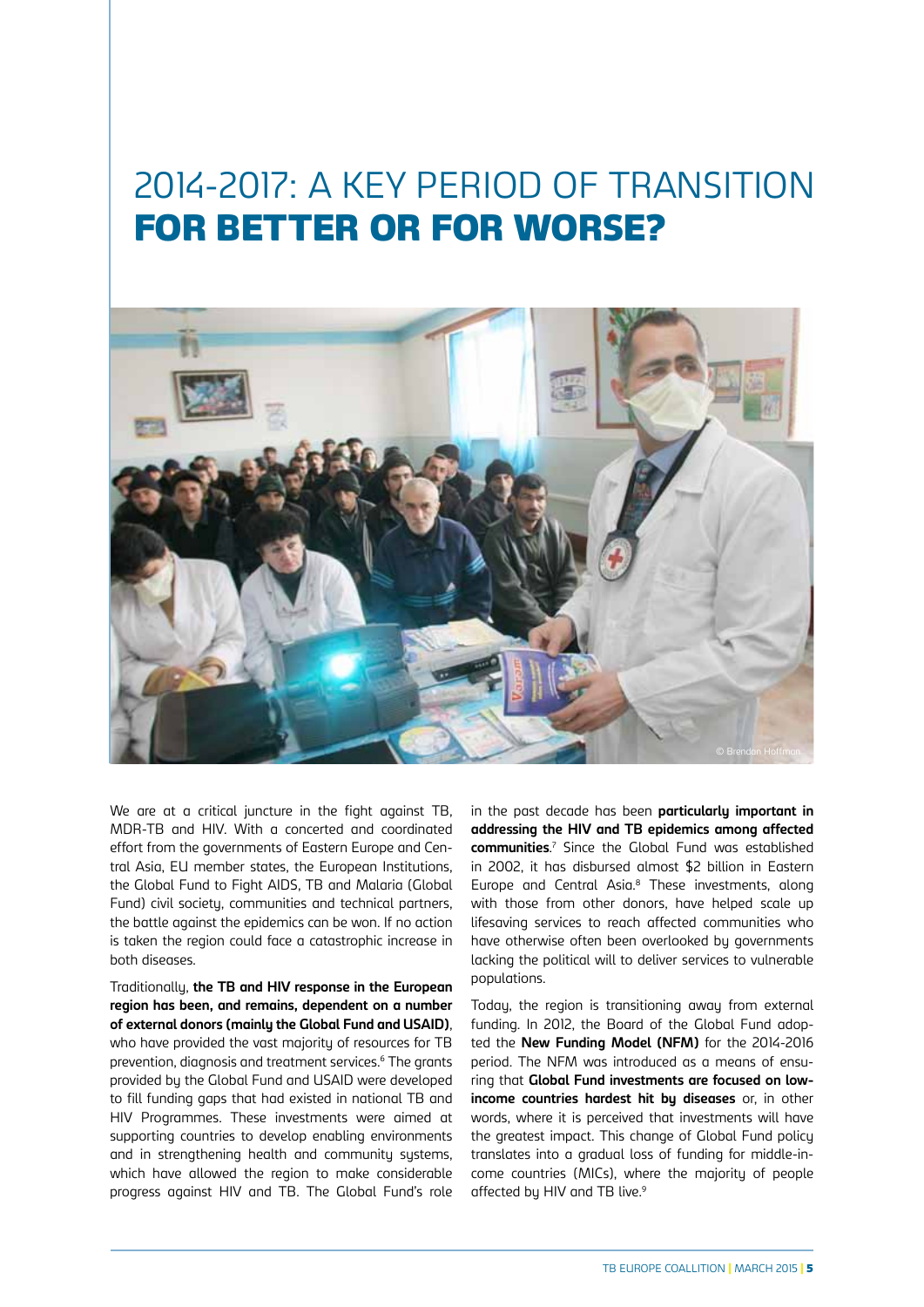#### 2014-2017: A KEY PERIOD OF TRANSITION FOR BETTER OR FOR WORSE?



USAID, the United States Agency for International Development, has also been a major health donor for the EECA. Between 1990 and 2012, USAID provided about \$20 billion to assist in the region with economic support following the collapse of the Soviet Union.<sup>10</sup> However, similarly to other aid agencies, **USAID has recently been downscaling its support for TB and HIV programmes in countries with a higher income status,** such as Azerbaijan, favouring investments into the region overall, by supporting the work of the WHO Europe office.

This shift in Global Fund and USAID policy reflects a similar position taken by the EU's own development policy. In 2011, the European Commission's 'Agenda for Change' stressed how EU aid will be concentrated in countries with the greatest needs and where it can have the greatest impact.<sup>11</sup> Throughout this report we will refer to this shift in policy as **"donor withdrawal"**.

**This report will review the extent to which donor withdrawal will impact upon the trajectory of the TB and HIV epidemics in the region**. It will provide specific recommendations for national governments, the European Union, major donors and policy makers in order to ensure that the TB and HIV epidemics are dealt with in an effective and coordinated manner.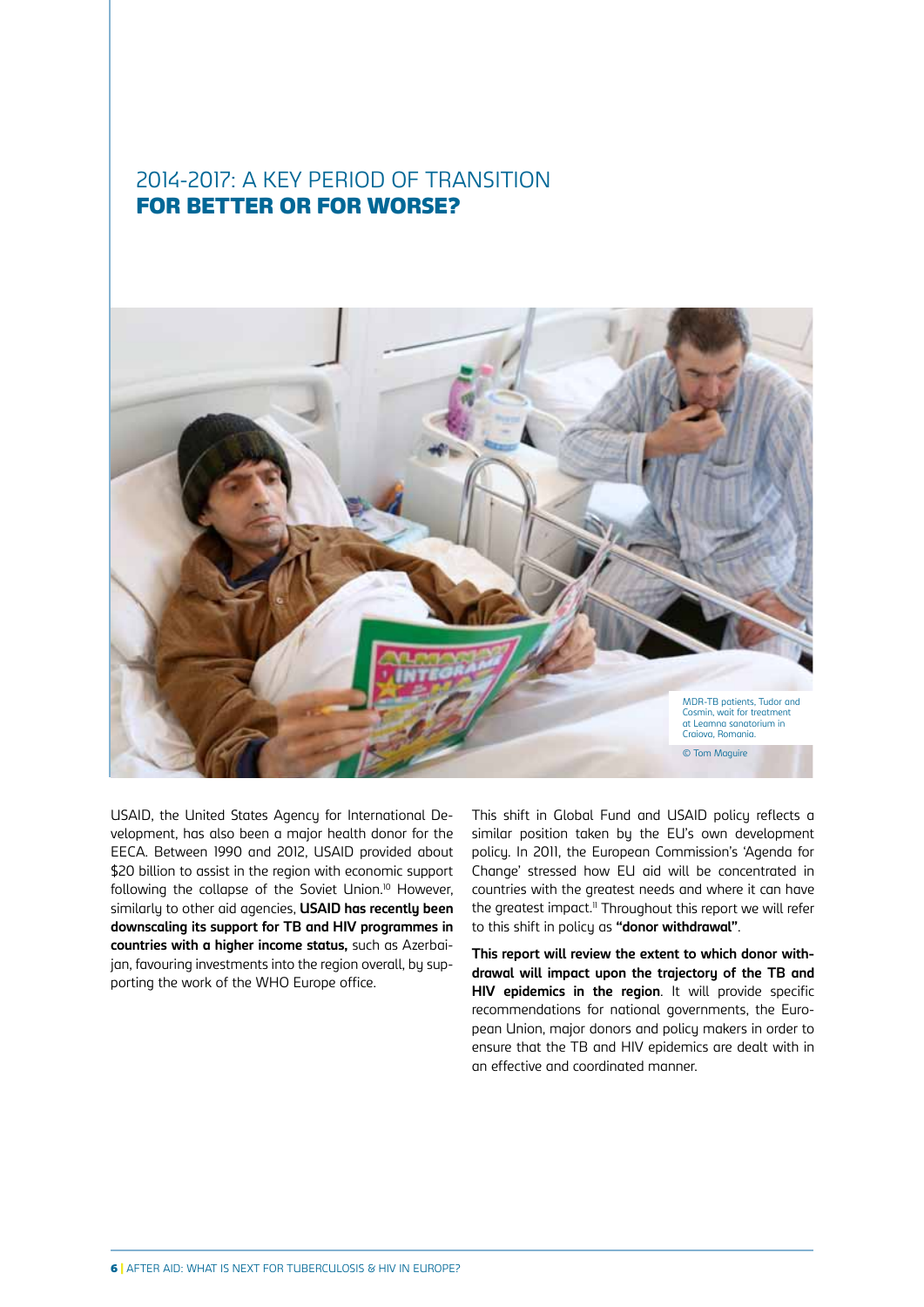#### **Financing the TB & HIV Response in Middle Income Countries (MICs)**

The rationale behind the Global Fund and other donors redirecting resources to low-income countries with a high burden of disease makes sense. Especially considering that the Global Fund is reliant on donor governments' contributions, which are under pressure to demonstrate value for money to their electorate.

**The end goal should be for MICs to fully finance their own TB and HIV programmes, with national governments filling the vacuum left by donor withdrawal.** If implemented, this change in policy would also allow for greater ownership of TB and HIV programmes, based on nationally developed strategies and plans aligned with national budget cycles, which is not always the case with donor programmes. This would increase the long term sustainability of the programmes and help hold governments accountable for TB and HIV programmes that they themselves have developed and funded. Ideally, this is what donor withdrawal is supposed to achieve.

**Despite good intentions, donor withdrawal policies bring with them potentially harmful consequences, which can weaken regional efforts to combat the TB and HIV epidemics.** Most importantly, there is a possibility that donor withdrawal will not be matched by an increase in domestic financing. This would only serve to heighten the burden of TB and HIV in vulnerable communities where confronting the epidemics is already challenging. Taking into account that the majority of poor people live in MICs, this poses a serious equity issue.

These concerns prove well-founded when assessing the share of TB and HIV programme budgets, which include a combination of domestic and international funding. In both Tajikistan and Kyrgyzstan, the share of available TB programme funding provided by international donors is over 50 percent. While in Armenia, Belarus, Georgia and Uzbekistan the percentage of funding coming from international donors is approximately 25 percent.12 It is clear from these figures that **many EECA countries still rely heavily on international donor funding to help support the implementation of their TB and HIV programmes.** Even with the current limited financial support from international donors such as the Global Fund, the data shows that many of these countries still face a funding shortfall for their TB and HIV programmes. Where will countries suddenly find the resources to tackle their TB and HIV epidemics? Can we silently expect governments to step up their response? What are the consequences for these countries and the broader region?



### International vs. Domestic Financing of National

Source: Country tuberculosis finance profiles available on www.who.int/tb/data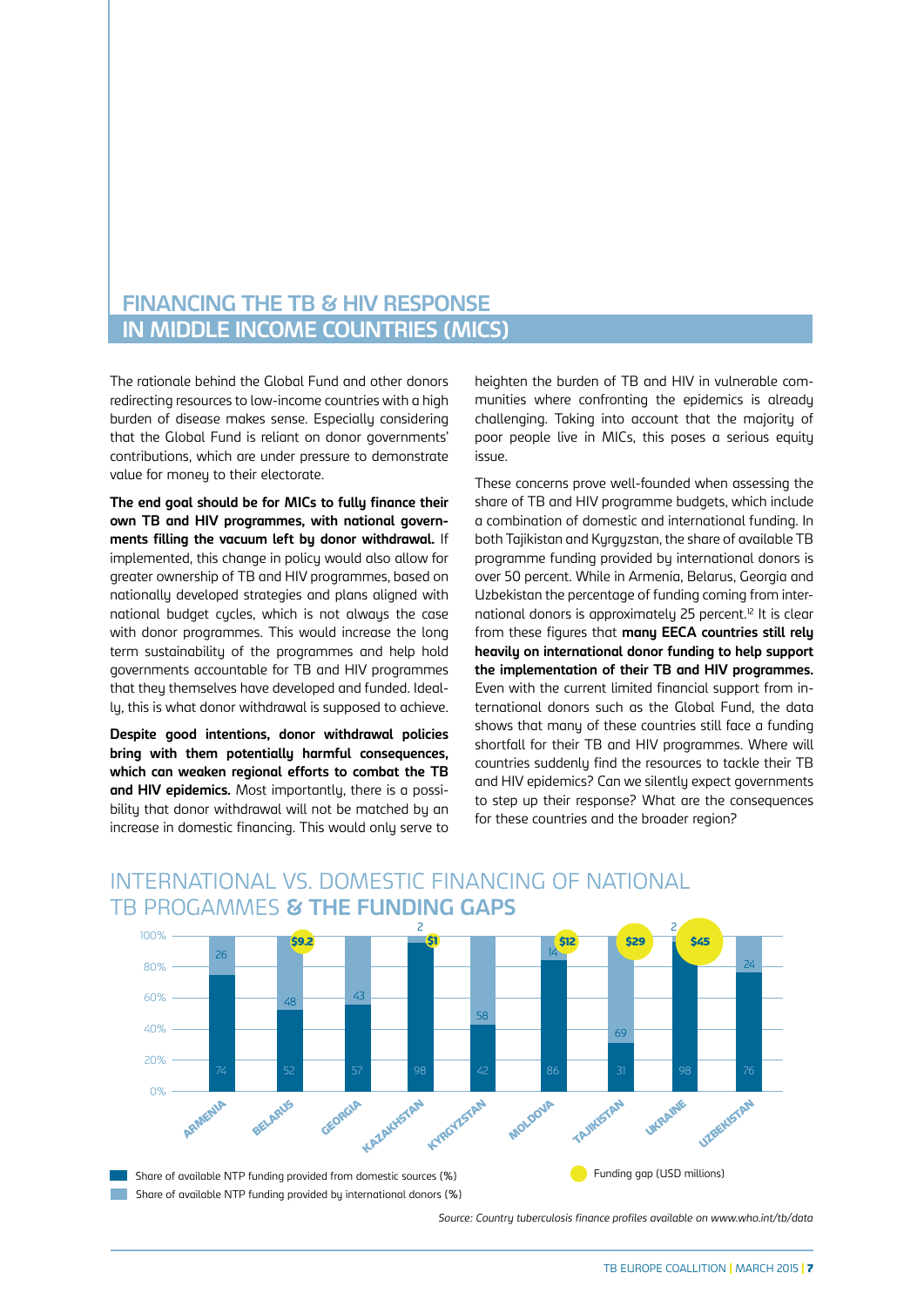## THE IMPACT OF DONOR WITHDRAWAL ON THE TB & HIV EPIDEMICS

Across the EECA region, evidence is already demonstrating the negative impact that donor withdrawal may have on the TB and HIV epidemics. Some of these challenges have already been felt with the Eastern enlargement of the EU. The departing of external donors from the new EU Member States after the EU enlargement created a sense of insecurity, especially for civil society. During the 2000s, civil society, through the support of external donor programmes, had built, developed and maintained a wide range of social services for vulnerable groups. Additionally, support to civil society actors that delivered these services was essential for creating environments where national governments were held accountable for properly addressing the health needs of their citizens. A withdrawal of most foreign donors threatens the existence of these critical social services and the accountability provided by civil society.<sup>13</sup>

#### **ROMANIA**



**Romania**, which became an EU member state in 2007, faced challenges providing social services for vulnerable groups that had previously been provided by civil society and community organisations. In 2007, USAID withdrew its funding from Romania's TB programme. After this withdrawal, the Romanian government failed to fill the funding gap and did not apply for EU funding for TB until very recently.<sup>14</sup> The case of Romania illustrates the questions surrounding middleincome countries and their willingness or ability to fill gaps resulting from donor withdrawal.

Eight years after the country joined the EU, Romania now has the unwelcome accolade of being the country in the EU with the **lowest level of total expenditure on health per capita and accounts for an astonishing 27 percent of all TB cases within the EU.** 15 Romania is also facing an upward trend in HIV infections. **The number of cases remained stable, at around 400 per year, between 2004 and 2009, before increasing to over 800 new cases per year in 2012. This surge is explained by an increasing number of HIV infections among people**  who inject drugs.<sup>16</sup> Despite high levels of HIV among injecting drug users, Global Fund support to HIV prevention and harm reduction programmes stopped abruptly in 2011.17 **Some observers see Romania as the harbinger of the first of many spikes in HIV epidemics likely to follow with Global Fund withdrawal from other Eastern European countries**. 18 The exit of Global Fund support for TB would be a disaster. As an EU member state, Romania would normally not be eligible for Global Fund financing, however extraordinary measures have been put in place because of its high TB burden. It is therefore paramount that domestic funding increases and is predictable and stable if we do not want to see an increase in TB and HIV epidemics in our region.<sup>19</sup>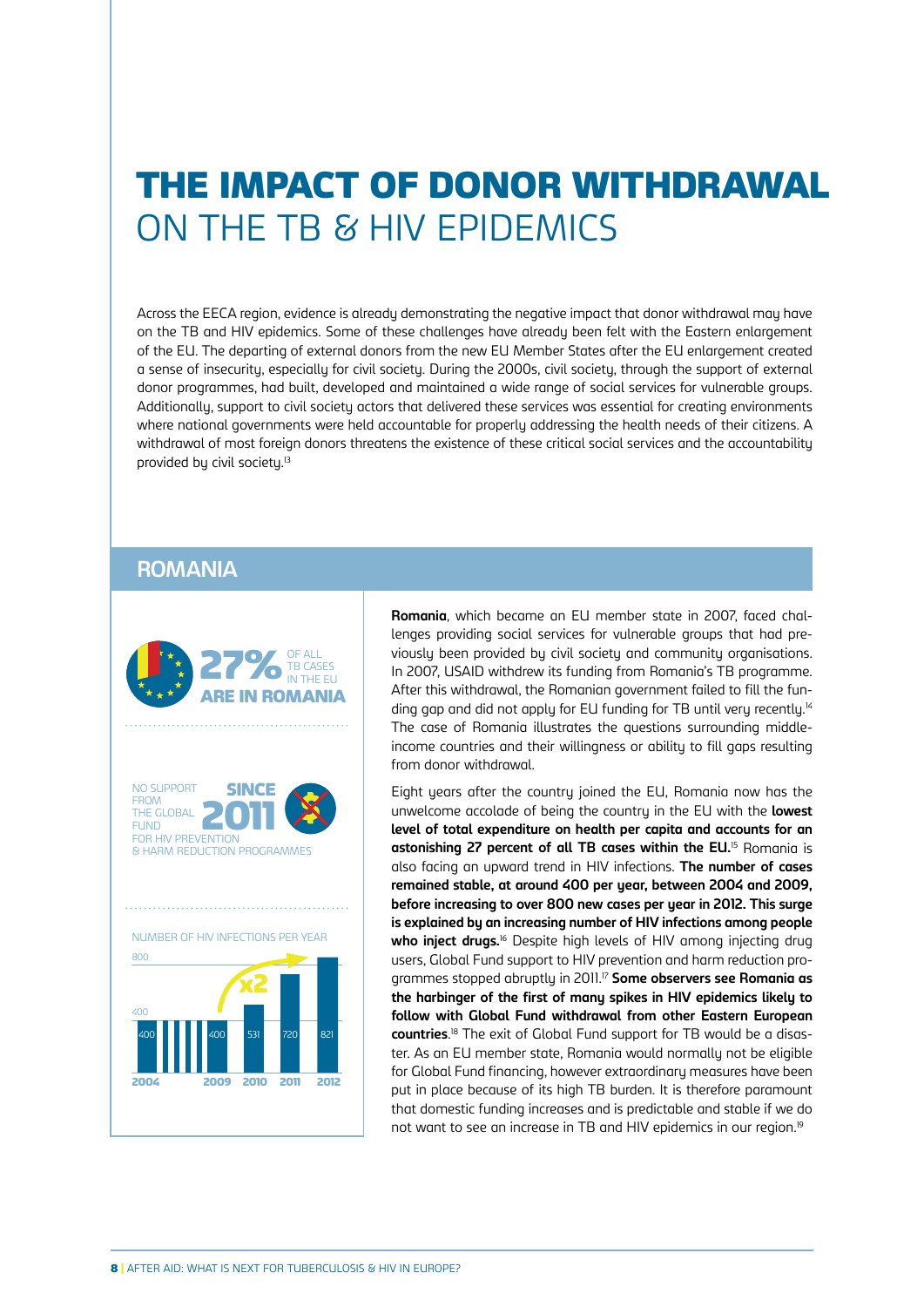#### *"TB is hard to sell to politicians, it is politically not attractive."*  Jonathan Stillo, medical anthropologist working in Romania

#### **RUSSIA**



The shift from recipient to donor country makes **Russia** a unique but worthwhile country to study when addressing the impact of donor withdrawal. There is evidence suggesting that this shift has already resulted in affected communities being left on their own.20

In 2010, Russia stated that the country's economy had improved to the point where it could become a donor to the Global Fund rather than a beneficiary.<sup>21</sup> Recognising the growing HIV epidemic in the country, the Global Fund does continue to support some services in Russia. Within the NFM, Russia is set to receive up to \$12 million from the Global Fund. However, in a country with an estimated 70,000 new HIV cases per year and with legislation that does not support harm reduction policies, on the basis that they supposedly threaten drug control, this support can only go so far.22 **It has been acknowledged that there would be a 76% reduction of people who inject drugs receiving services on the basis of the NFM allocation between 2015-2017**. The Russian example highlights the uncertainties around donor withdrawal and the problems that exist around reducing financing in a country that can, in theory, support their own programmes but where in practice there is an unfavourable environment to policies such as harm reduction that results in many people not having access to the services they need.

#### **ukraine**

**Ukraine** continues to receive funding from external donors, such as the Global Fund and USAID. However, the country is receiving the maximum amount of funding it can under the Global Fund NFM. Within the NFM grant it is planned that the transition to domestic funding should be made throughout 2017 and completed at the end of that year. There are also indications that USAID will follow suit.23 The government has taken up most of the cost of HIV treatment, care and support but most of the prevention work such as harm reduction and opiate substitution therapy (OST) is only being funded through a Global Fund grant implemented by an NGO.<sup>24</sup>

**HIV and TB prevention programmes have a higher risk of discontinuation after Global Fund withdrawal from the country due to the absence of a legal framework for the social contracting of civil society actors by governments, a lack of political will and the deterioration of financial stability in the country in recent months.** TB and HIV prevention activities along with most services provided by civil society could come to a halt should Global Fund support come to end in 2017. Within the current health care reform and as a result of the tense political situation in Ukraine, HIV and TB has fallen down the priority list.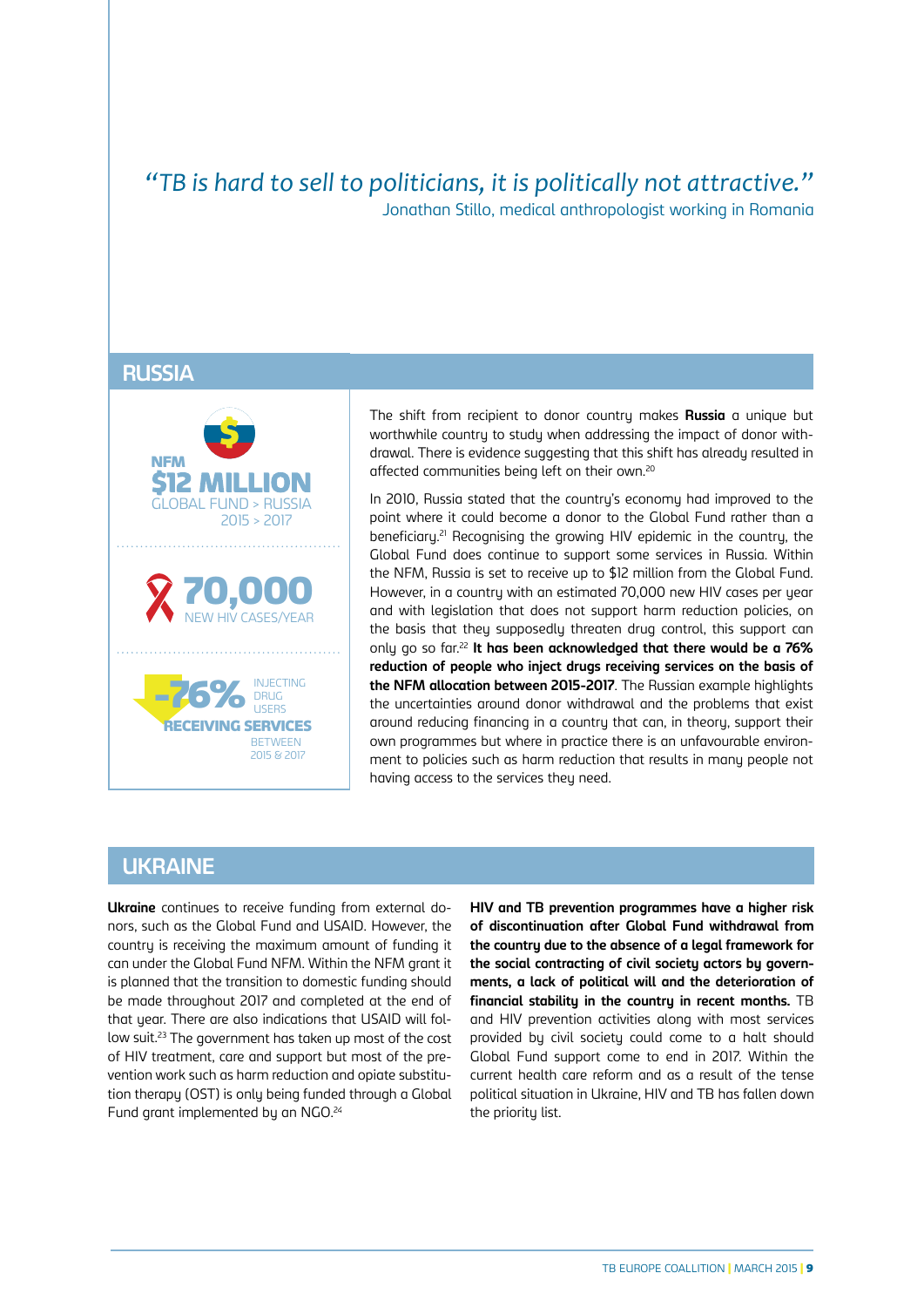#### THE IMPACT OF DONOR WITHDRAWAL ON THE TB & HIV EPIDEMICS

#### IMPACT ON:

### the role of civil society & affected communities

**Civil society plays a transformative role in addressing the TB and HIV epidemics.** Through their close work within the community, civil society actors are often more trusted and effective in providing support to people living with TB and HIV. As a result of their close community involvement, civil society actors can advocate more effectively for the groups they represent, including sex workers, men who have sex with men, people living with HIV, people who inject drugs, prisoners, and other at risk groups such as the homeless and migrants. Civil society actors help reduce stigma towards vulnerable groups, promote social and structural changes that change attitudes towards certain vulnerable groups, mobilise resources, and engage in policy dialogue.

**The positive impact of the Global Fund and other donors on the region is evident through their investments in civil society-based work with these affected communities.** Donor support has allowed for the implementation of various care and support interventions such as syringe exchange, motivational food packages, and psychosocial support. These interventions are absolutely crucial in ensuring there is adherence to treatment amongst the most vulnerable groups. Similarly, donor support has enabled civil society, who are more trusted among at risk groups, to ensure that vulnerable groups are referred to medical institutions for treatment through their close work within the community. Donor withdrawal threatens the existence and effectiveness of these programmes. A lack of referral at the community level and support services to help adherence could lead to the further spread of MDR-TB and HIV among affected communities. This negative impact will be felt across the region and has already been reflected by stakeholders in Tajikistan. There, stakeholders working in the community have noted that donor withdrawal will impact upon MDR-TB patients accessing the necessary treatment, as referral and motivation services currently provided by civil society actors may in the future be withdrawn. The result of this could be a drop in treatment adherence and, most worryingly, increasing rates of drug resistance and a reduction in newly registered TB cases.

Civil society organisations in the region expressed their unease in a letter to the Global Fund Board in November 2014 highlighting their legitimate concern that services provided by civil society will be discontinued in the face of persistent political resistance and adversely affect most-at-risk groups.25 Additionally, donors are setting unrealistic expectations on what activities countries will be able to take over in the short term as their funding depletes. Currently, **the Global Fund covers 70% of ARV treatment in Belarus.**26 It is unrealistic to assume that Belarus will be able to find a way to finance all HIV treatment in the country within just two years.

Not only does donor withdrawal represent a threat to the unique role that civil society can play, it may weaken civil society actors who are currently recognised as 'partners' by governments because they were holders of Global Fund money. **In some of the fragile EECA political systems, this weakening may prevent civil society from advocating for more domestic funding for TB and HIV programmes, at a time when this is most needed.**  Similarly, there may be a breakdown in the role that civil society actors and affected communities can play in the governance of TB and HIV programmes. This role is not yet strong enough, but under Global Fund efforts to strengthen Country Coordinating Mechanisms (CCMs), these groups have begun to have more say in how TB and HIV programmes are designed and implemented. **Civil society's participation and role as a watchdog of government services is still developing in many countries.** With a phase out of the Global Fund they will struggle to survive, or continue to exist but merged with other structures, which usually do not have 'the culture' of civil society participation and, thus, weakened. In many EECA countries, civil society actors and affected communities are not yet fully empowered to advocate for their inclusion as partners in governance platforms. Overall this could overturn the progress already made in regards to making governance of health programs more transparent, accountable and inclusive.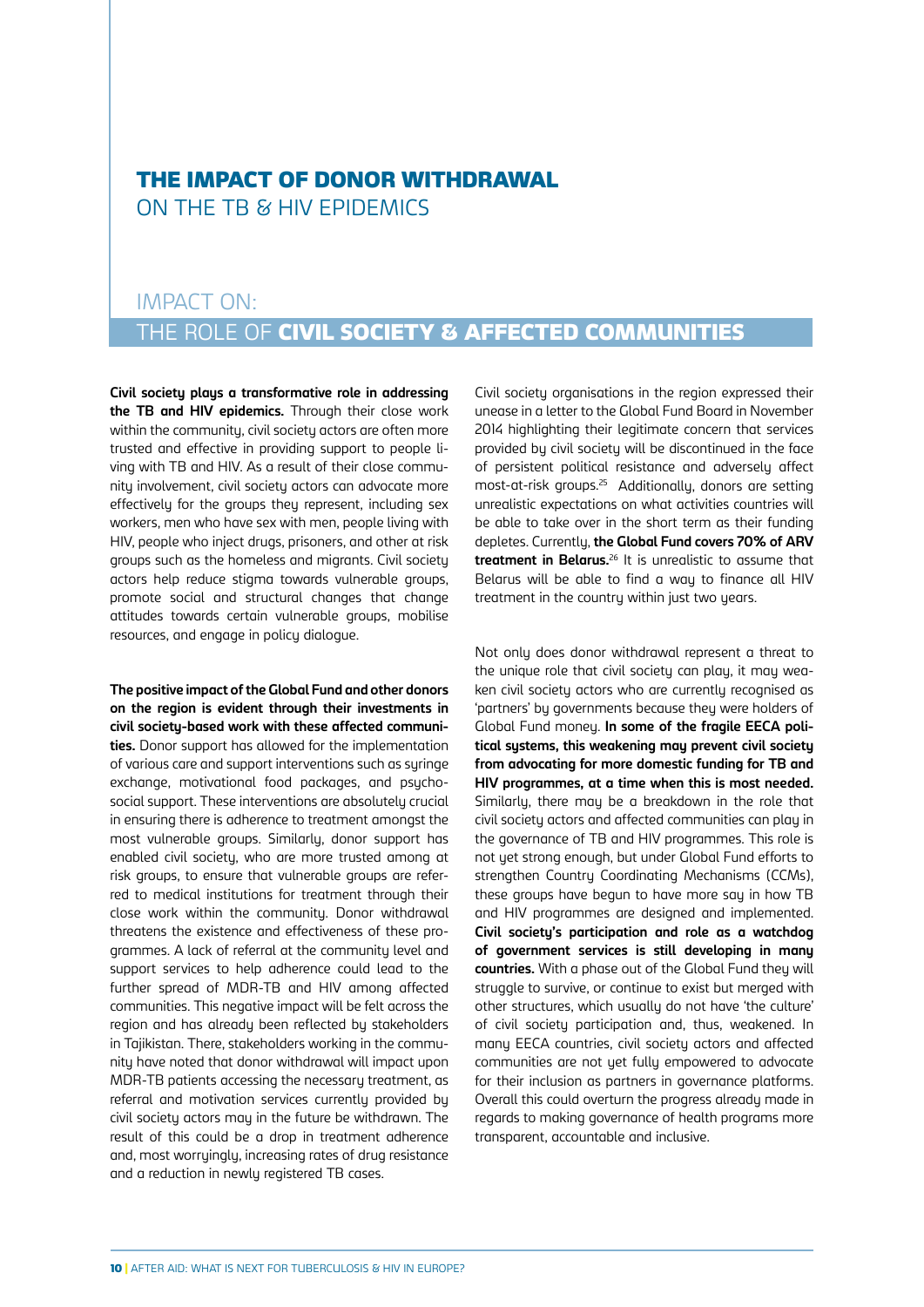#### **drugs & pricing**  IMPACT ON:

As countries transition from low to middle income, they pay more for pharmaceuticals. The withdrawal of donors will impact the provision and pricing of drugs in the region. Across the region, governments are, or have plans to, finance the procurement of first line TB drugs. However there are concerns that **there may not be enough funding for second line drugs to treat patients**  with MDR-TB. It is possible that donor withdrawal will lead to countries having to provide the more expensive second line drugs themselves without the support of the Global Fund. **The potential consequence of this is that countries will be forced to prioritise who gets treatment, or to purchase cheaper drug combinations that may not be as effective or suitable for people who need them, thereby potentially increasing the development of drug resistance.**<sup>27</sup>

A further detrimental impact of donor withdrawal is the **increased possibility of stock-outs.** Many countries have relied on the Global Fund to handle drug procurement that was done through a simplified procedure to prevent stock-outs.28 If or when drugs are procured centrally through state tenders (inviting organisations to bid for the role), registration may be necessary for some drugs due to national laws and regulations, and if governments don't manage to conduct tenders on time – and they often don't - it may result in stock-outs. In Uzbekistan, one state organisation is responsible for centralised procurement of all drugs. There is some concern that a possible Global Fund withdrawal may interrupt access to MDR-TB treatment. Stakeholders working on TB are concerned that it will be difficult to enforce international quality control standards for drug procurement. In an effort to **save money, national governments may procure cheaper TB drugs of potentially lower quality.** 



As donors withdraw, so too might the effectiveness of how drugs are procured. The example of Ukraine starkly illustrates the problems that can occur with state procurement. **In September 2014, the Ministry of Health failed to properly conduct 80% of the drug tenders for patients with oncology, hemophilia, cystic fibrosis, viral hepatitis, tuberculosis, HIV/AIDS and others diseases.**29 Such occurrences undoubtedly drive a rise in complications for patients and an increase in transmission rates. In Kyrgyzstan, there is concern that the only source of funding for procuring ARVs for people living with HIV is through the Global Fund. Moreover, given that around 44% of funds for TB are provided by international sources there is unease about the sustainability of TB and HIV interventions in the country.30 **A substantial financial gap exists for effective TB prevention and care, especially with regard to the complex and costly interventions of drug-resistant TB management.**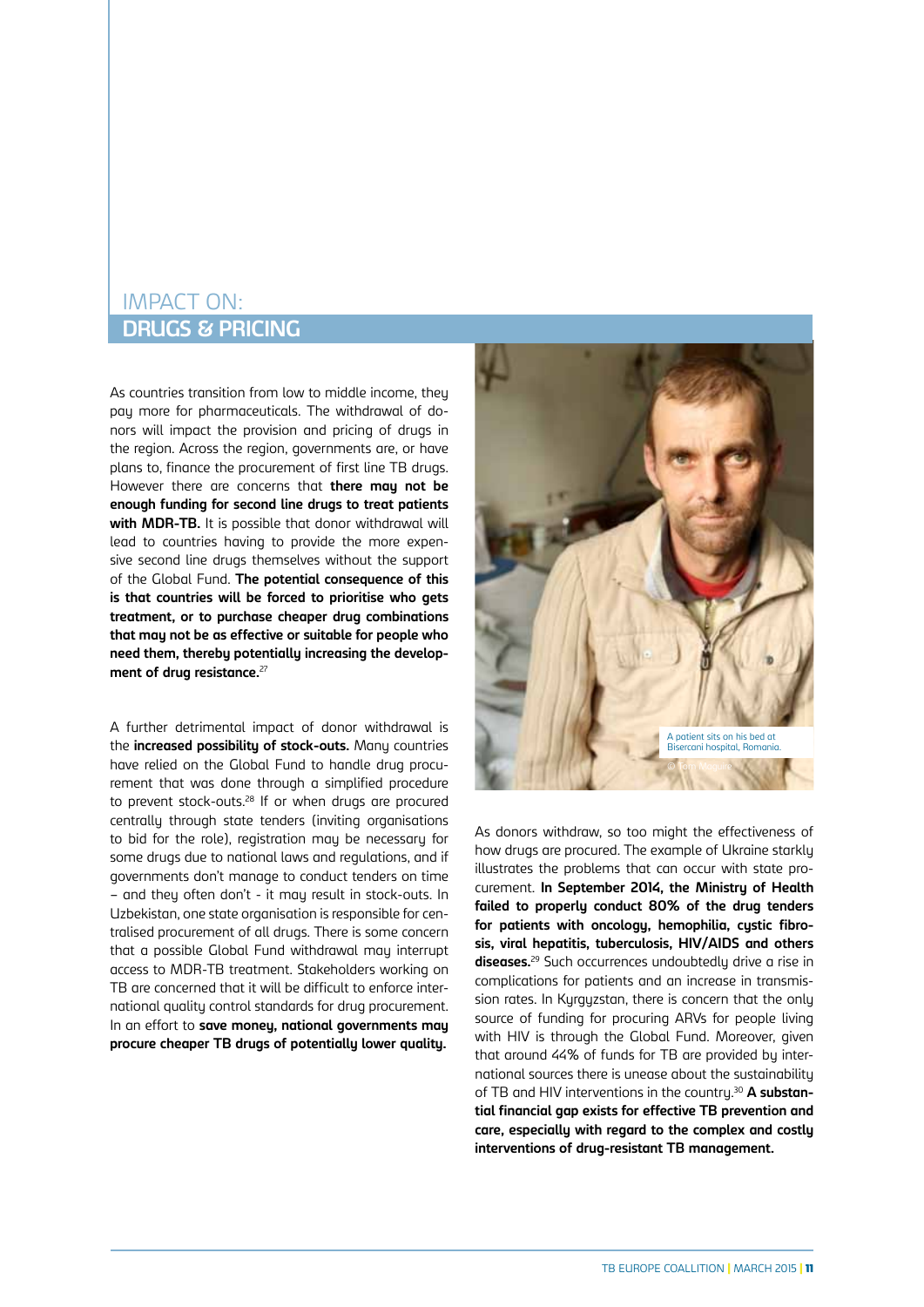### **CONCLUSION**



Donors are expected to withdraw support from MICs despite the fact that these countries include actors in the European region acknowledge that their governments need to increase domestic TB and HIV spending, the majority still **question the capacity and willingness of governments in the region to step up their response once the Global Fund and other donors withdraw.** 

Lack of domestic financing for TB and HIV is caused by budget restrictions and a historic lack of state financing for health across the region. **In several countries, up to 50% of TB funding comes from international sources. Despite this support, many of these countries continue to suffer from funding shortfalls for their TB and HIV programmes.** This of donor withdrawal in the region, reversing years of progress, particularly amongst the most vulneviews with various stakeholders in the region have highlighted key areas where the impact of donor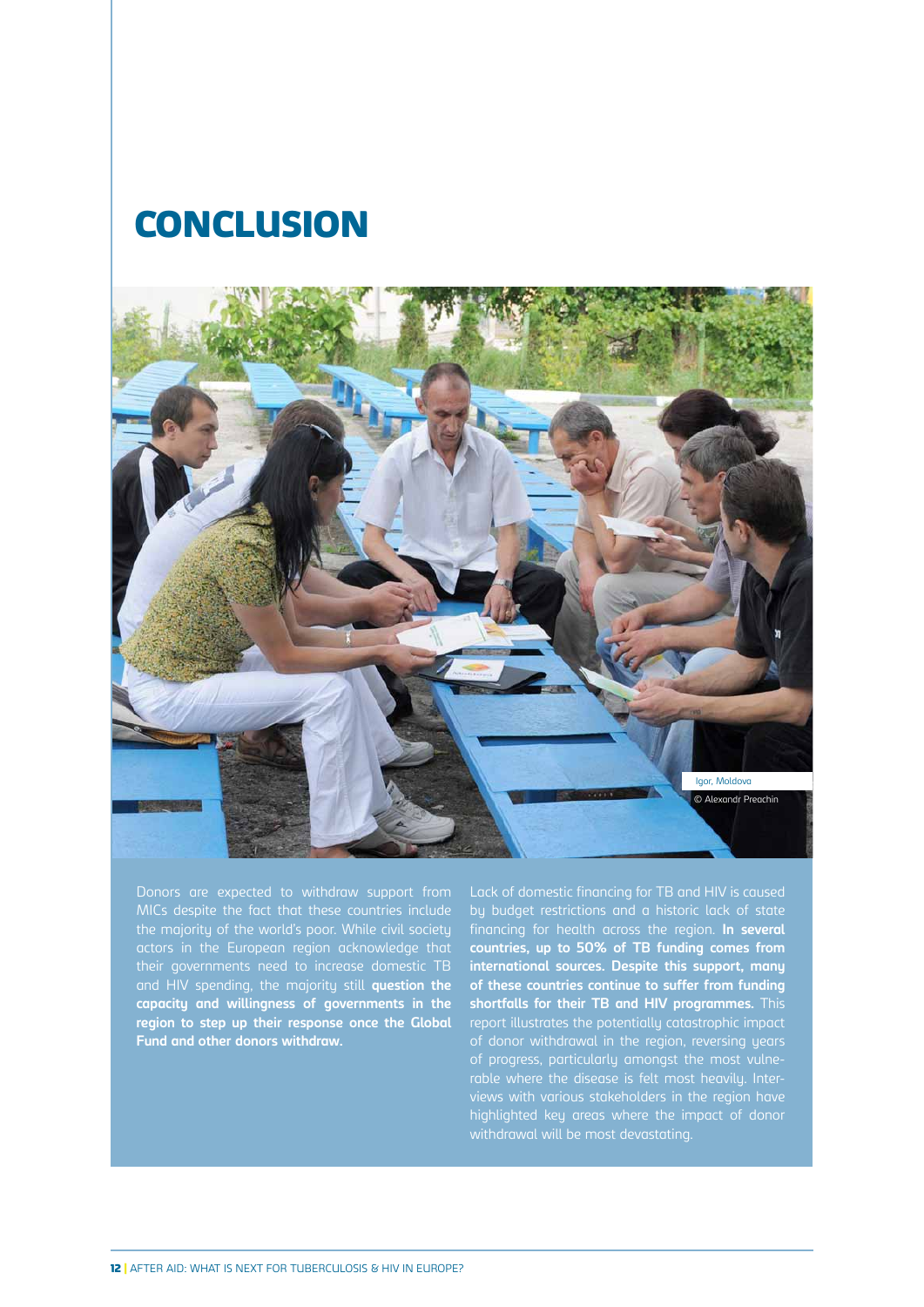#### The ability of civil society to act as effective government watchdogs and service providers will be severely curtailed.

There are serious concerns that as donors withdraw, the few mechanisms used to hold the government accountable will disappear entirely. This includes documenting stock outs, determining inappropriate delays to diagnosis, and engaging in critical policy dialogue.

Similarly, the role of civil society will be weakened with regards to service provision, including through various care and support interventions that are not necessarily medical but that are key stepping stones in ensuring that vulnerable populations have access to and follow treatment.

Both pricing of and access to drugs is likely to worsen. There is a concern that middle income countries in the region simply do not have the financial capacity needed for the provision of drugs. Currently, up to 50 percent of TB and HIV financing is provided by international sources. Countries may be unable or unprepared to begin procuring drugs for national TB and HIV programmes, particularly the more expensive treatment required for MDR-TB. Questions remain around how these countries, which are not prioritising healthcare and continue to have funding shortfalls for their TB funding programmes, will be able to step in and fill the gap left when donors retreat. Moreover, a handover to state procurement may result in drug stock-outs and procurement of poorer quality drugs.

**Together, these will feed into a disastrous situation** where countries may be forced to prioritise who has access to treatment, most likely at the disadvantage of vulnerable populations. In some cases key services provided within these communities may be withdrawn. These scenarios are already occurring in Romania and Russia and there is evidence to suggest that progress against HIV and TB is at risk. This is likely to continue if concrete steps are not taken to ensure sustainable and appropriate financing of the TB and HIV responses.

Only a concerted effort from multiple partners at the country level that rests firmly on country context can ensure an effective and sustainable transition into domestic funding. **It is critical that the opportunity this current period presents is seized by political leaders and donors, such as national governments, the EU, and the Global Fund.** It is clear that if natioand fill this gap, TB and HIV epidemics will continue throughout EECA.

2

3

Countries hit hardest by TB and HIV must ensure their governments step up their response. The EU must also use this opportunity to demonstrate stronger regional political leadership on TB and HIV in the EU and in the region by using its political diaa collaborative and responsible fashion. Finally, the Global Fund should continue funding civil society unlikely to be supported by national governments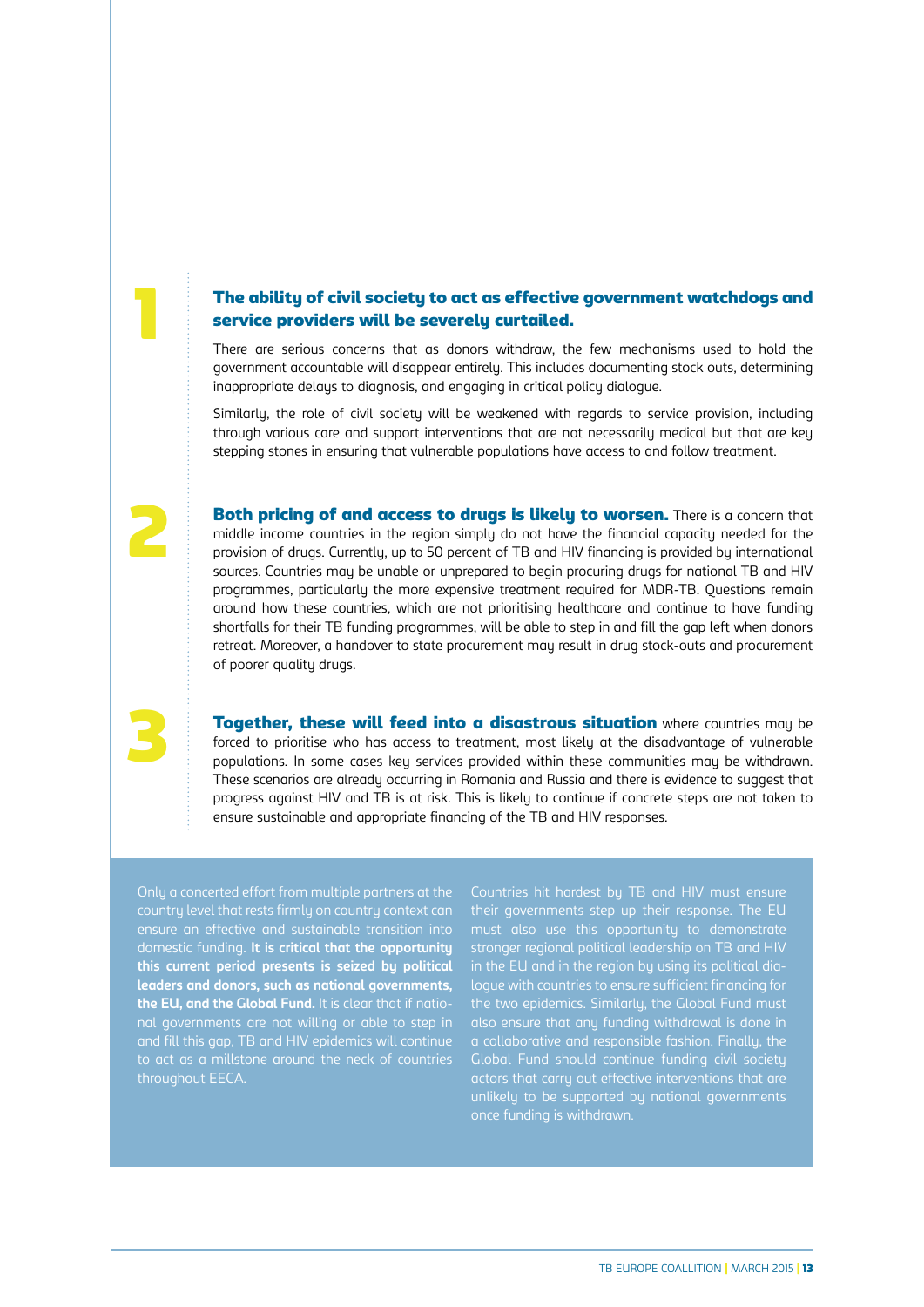## RECOMMENDATIONS: SHARED RESPONSIBILITY

#### FOR **AFFECTED COUNTRIES:**

- **E** Attend the 1st Eastern Partnership Ministerial Conference on TB and MDR-TB in March 2015 organised by the Latvian Presidency of the EU and use this opportunity to commit to high-level political cooperation and follow up in the fight against TB.
- **E** Ensure that National TB and HIV Programmes address the epidemics in affected communities, by including key civil society actors in decisionmaking processes.
- Work with the Global Fund and civil society to ensure there are clear plans in place to follow through on sustainable TB and HIV financing. Importantly, proactively plan on how to support and sustain scale-up beyond current donor funding.

Investigate alternative ways of using and mobilising resources:

- Countries can use resources more rationally. This can include the reprogramming of existing funds, such as switching from a hospital-based system to ambulatory care. While this would not produce savings overnight and would require upfront investment, it can provide significant savings in the long term.
- Countries can also explore innovative ways of mobilising resources. For example, use tax revenues or partner with the private sector or trust funds in order to increase resources.<sup>31</sup>

#### REFERENCES

- WHO (2014) Global TB Control Report 2014, Geneva: World Health Organization.
- 2 WHO European Region countries: Albania, Andorra, Armenia, Austria, Azerbaijan, Belarus, Belgium, Bosnia and Herzegovina, Bulgaria, Croatia, Cyprus, Czech Republic, Denmark, Estonia, Finland, France, Georgia, Germany, Greece, Hungary, Iceland, Ireland, Israel, Italy, Kazakhstan, Kyrgyzstan, Latvia, Lithuania, Luxembourg, Malta, Monaco, Montenegro, the Netherlands, Norway, Poland, Portugal, Republic of Moldova, Romania, Russian Federation, San Marino, Serbia, Slovakia, Slovenia, Spain, Sweden, Switzerland, Tajikistan, the former Yugoslav Republic of Macedonia, Turkey, Turkmenistan, Ukraine, United Kingdom of Great Britain and Northern Ireland, Uzbekistan.
- 3 AVERT (2015) HIV & AIDS in Russia, Eastern Europe and Central Asia. Available Online: http://www.avert.org/hiv-aids-russia-easterneurope-central-asia.htm#footnoteref6\_koz19ol
- 4 WHO (2015) Europe's HIV response falls short in curbing the epidemic: 80% more new HIV cases compared to 2004, World Health Organisation
- 5 WHO (2014) Global TB Control Report 2014, Geneva: World Health Organization.
- 6 USAID (2013) Accelerating Impact: Expanding Access to Care. United States Agency for International Development.
- 7 The term 'affected communities' refers to people directly or indirectly affected by TB and HIV. Affected communities represent people who live with the diseases and therefore possess unique knowledge on how to best address their needs in their countries and local contexts. Affected communities can include people at high risk of TB or HIV as well as those who bear a disproportionate burden of the impact of TB and HIV. Therefore, affected communities not only include TB patients (or former patients) or those living with HIV, their families and friends, but also health workers, prisoners, sex workers, migrants, the homeless, people who inject drugs, the Roma community and other communities who are most-at-risk.
- 8 Data extrapolated from Global Fund to Fight AIDS, TB and Malaria 'Mapping Our Numbers'. Available online: http://portfolio.theglobalfund.org/en/Mapping/Index
- 9 Global Fund to Fight AIDS, TB and Malaria (2014) Turning the Tide Against HIV and Tuberculosis: Global Fund Investment Guidance for Eastern Europe and Central Asia
- 10 USAID (2013) 20 Years Of USAID Economic Growth Assistance In Europe And Eurasia, Washington: United States Agency for International Development.
- **11** Communication from the European Commission to the European Parliament, the Council. The European Economic and Social Committee and the Committee of the Regions, 'Increasing the Impact of EU Development Policy: an Agenda for Change', 13 October 2011.
- 12 WHO (2014) Country Tuberculosis Finance Profiles, Geneva: World Health Organisation.
- 13 Burada, V. (2007) Working to develop capacity at the service of those most in need, Civil Society Development Foundation
- 14 Communication with Jonathan Stillo, medical anthropologist, USA: Romania has very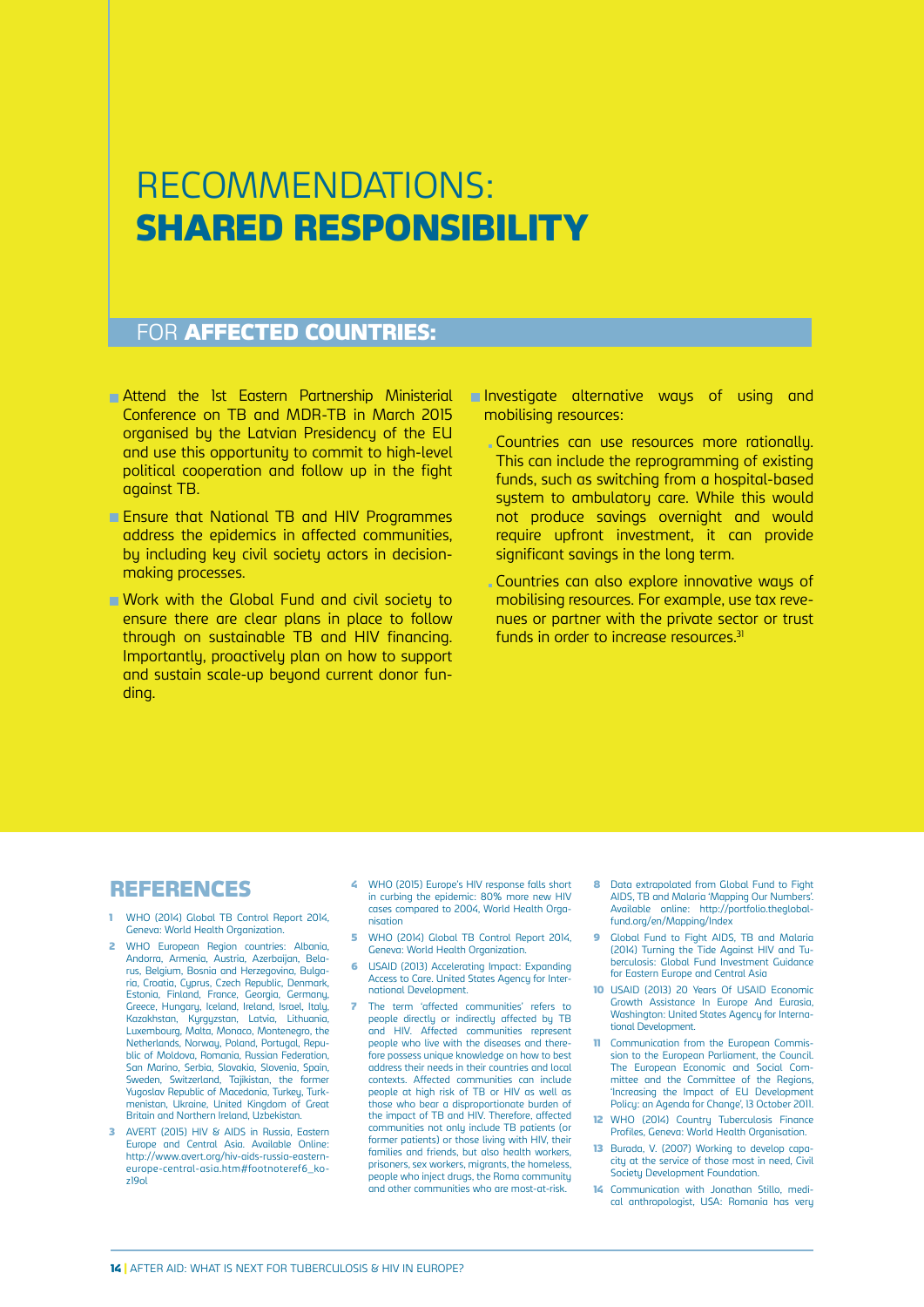#### FOR THE EU INSTITUTIONS:

- Advance TB and HIV on the EU Health, Development and Research agenda and adopt political and financing measures to ensure the sustainabilitu of the TB and HIV response in the region.
- Demonstrate regional and global commitment to fighting TB and HIV by ensuring that the diseases are featured in political dialogue and agreements with EU partner countries.

**Develop a Political Action Plan and adopt Council** Conclusions on TB and HIV for the EU and neighbouring countries.

Develop a roadmap to support countries' transitions from external to domestic financing in the European Region with concrete and time-bound targets and outcomes.

#### FOR THE GLOBAL FUND TO FIGHT AIDS, TB AND MALARIA:

- **Ensure the Global Fund 2017-2021 Strategy** reflects that the majority of the world's poor live in MICs. Therefore, the Global Fund should ensure:
	- Availability of sustainable financing in MICs with considerable disease burdens, ensuring that vulnerable populations continue to receive the services they need.
	- Countries are appropriately supported with technical support and advocacy capacity building accompanying the transition away from donor financing. This includes working with all stakeholders to make sure that plans are being put in place to ensure programmes do not collapse or major components disappear. 32

 **Recognise the importance of civil society actors in** supporting affected communities in MICs across EECA and continue to support the work that these civil societu actors are carruing out, especially if there is evidence that governments will not step in.

recently sought EU funds for TB in the form of some hospital renovation funding in the north and a POSDRU project for MDR patients run by RAA. However from 2007-2014 there was virtually nothing and no efforts to obtain structural or regional funds on the part of the Romanian government.

- 15 ECDC & WHO EURO (2013) Tuberculosis Surveillance and monitoring in Europe 2013, European Centre for Disease Prevention and Control/WHO Regional Office for Europe
- 16 WHO/ ECDC (2014) Review of the National Tuberculosis Programme Romania, 10-21 March 2014, World Health Organisation. European Centre for Disease Control.
- 17 Harm reduction refers to policies, programmes and practices that aim to reduce the harms associated with the use of drugs in people unable or unwilling to stop. The defining features are the focus on the prevention of harm, rather than on the prevention of drug use itself, and the focus on people who continue to use drugs.
- 18 OSI (2014) Undermining the Global Fight. The Disconnect between the Global Fund's Strategy and the Real-life Implications of the New Funding Model. OSI: New York.
- 19 Communication with Jonathan Stillo, Medical Anthropologist, USA.
- 20 EHRN (2014) Eurasian Harm Reduction Network, Open Letter to the Global Fund Board.
- 21 Garmaise, D. (2013) New Funding for Russian HIV Grant Will Sustain Prevention Services for Most-At-Risk Populations, AIDSPAN. Available online: http://www.aidspan.org/gfo\_article/ new-funding-russian-hiv-grant-will-sustainprevention-services-most-risk-populations
- 22 AVERT (2012) HIV & AIDS in Russian, Eastern Europe and Central Asia. Available online: http://www.avert.org/hiv-aids-russia-easterneurope-central-asia.htm
- 23 Communication with Zahedul Islam, International HIV/AIDS Alliance in Ukraine.
- 24 TERG (2013) Sustainability Review of Global Fund Supported HIV, Tuberculosis and Malaria Programmes.
- 25 EHRN (2014) Eurasian Harm Reduction Network, Open Letter to the Global Fund Board.
- 26 BELAIDS (2013) Experts Warn About a Rise in HIV by 2016, Available online: http://belaids. net/news/2013/658
- 27 ICASO (2014) Punishing Success? Explanation of Band 4 of the Global Fund to Fight AIDS, Tuberculosis and Malaria and its Implications for Civil Society and Key Populations. ICASO. November 2014
- 28 Usually a one-time permit was issued to allow the delivery, without drug registration procedures.
- 29 TBEC (2014) Patients Groups Rally in Ukraine as Government Fails to Conduct Essential Drug Purchase Tenders
- 30 UNDP (2014) Annual Report on the realisation in Kyrgyz Republic of Grants of the Global Fund to Fight AIDS, Tuberculosis and Malaria, 2013.
- 31 Friends of the Global Fight (2015) Innovation for Greater Impact: Exploring Resources for Domestic Health Funding Africa. Available online: http://theglobalfight.org/wp-content/ uploads/Innovation\_for\_Greater\_Impact.pdf
- 32 The Global Fund (2015) Report of the Technical Review Panel on the Concept Notes Submitted in the Third and Fourth Windows of the Funding Model, February 2015.